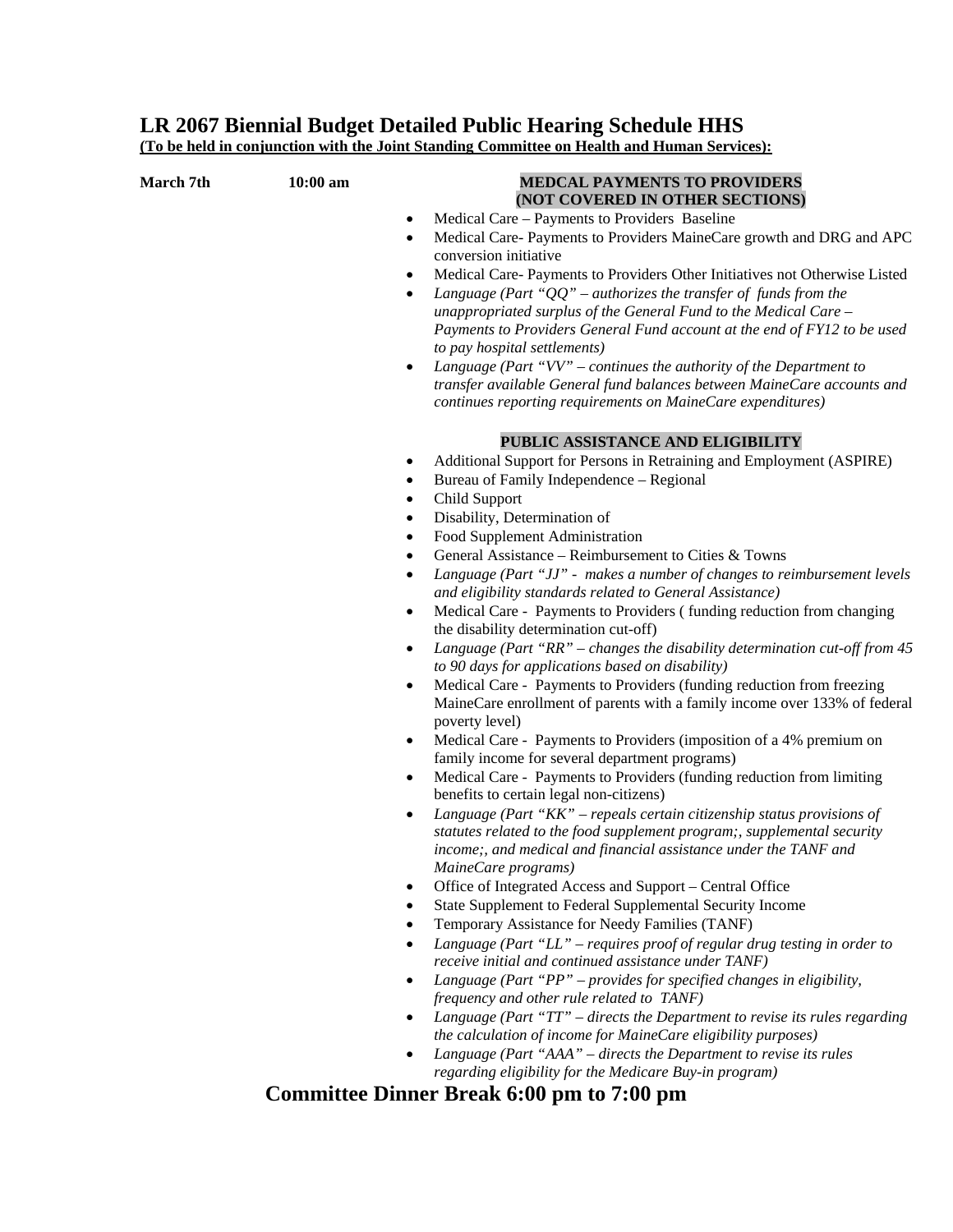|           |           | <u>(To be held in conjunction with the Joint Standing Committee on Health and Human Services):</u>                                                                                                                                                                                                                                                                                                                                                                                                                                                                                                                                                                                                                                                                                                                                                                                                                                                                                                                                                                                                                                                                        |
|-----------|-----------|---------------------------------------------------------------------------------------------------------------------------------------------------------------------------------------------------------------------------------------------------------------------------------------------------------------------------------------------------------------------------------------------------------------------------------------------------------------------------------------------------------------------------------------------------------------------------------------------------------------------------------------------------------------------------------------------------------------------------------------------------------------------------------------------------------------------------------------------------------------------------------------------------------------------------------------------------------------------------------------------------------------------------------------------------------------------------------------------------------------------------------------------------------------------------|
| March 8th | $1:00$ pm | <b>ELDER SERVICES</b><br>Independent Housing With Services<br>$\bullet$<br>Long Term Care - Human Services<br>$\bullet$<br>Low-Cost Drugs to Maine's Elderly<br>$\bullet$<br>Medical Care – Payments to Providers (elimination of the Maine Rx Plus<br>$\bullet$<br>Program)<br>Maine Rx Plus Program<br>$\bullet$<br>Language (Part "SS" - repeals the Maine Rx Plus Program)<br>$\bullet$<br>MR/Elderly PNMI Room and Board<br>$\bullet$<br>Language (Part "MM" – directs the Department to revise its rules to impose<br>$\bullet$<br>a penalty for certain transfers of assets to qualify for state support for<br>boarding home services)<br><b>Nursing Facilities</b><br>$\bullet$<br>Office of Elder Services Adult Protective Services<br>$\bullet$<br>Office of Elder Services Central Office<br>$\bullet$<br><b>OTHER STATE AGENCIES</b><br>Children's Trust Incorporated (Board of Maine)<br>Executive Department - Office of the Governor<br>Ombudsman Program<br><b>Disability Rights Center</b><br>Maine Health Data Organization<br>Hospice Council, Maine<br>Licensure of Water System Operators, Board of<br>Water System Operators - Board of Licensure |
|           |           |                                                                                                                                                                                                                                                                                                                                                                                                                                                                                                                                                                                                                                                                                                                                                                                                                                                                                                                                                                                                                                                                                                                                                                           |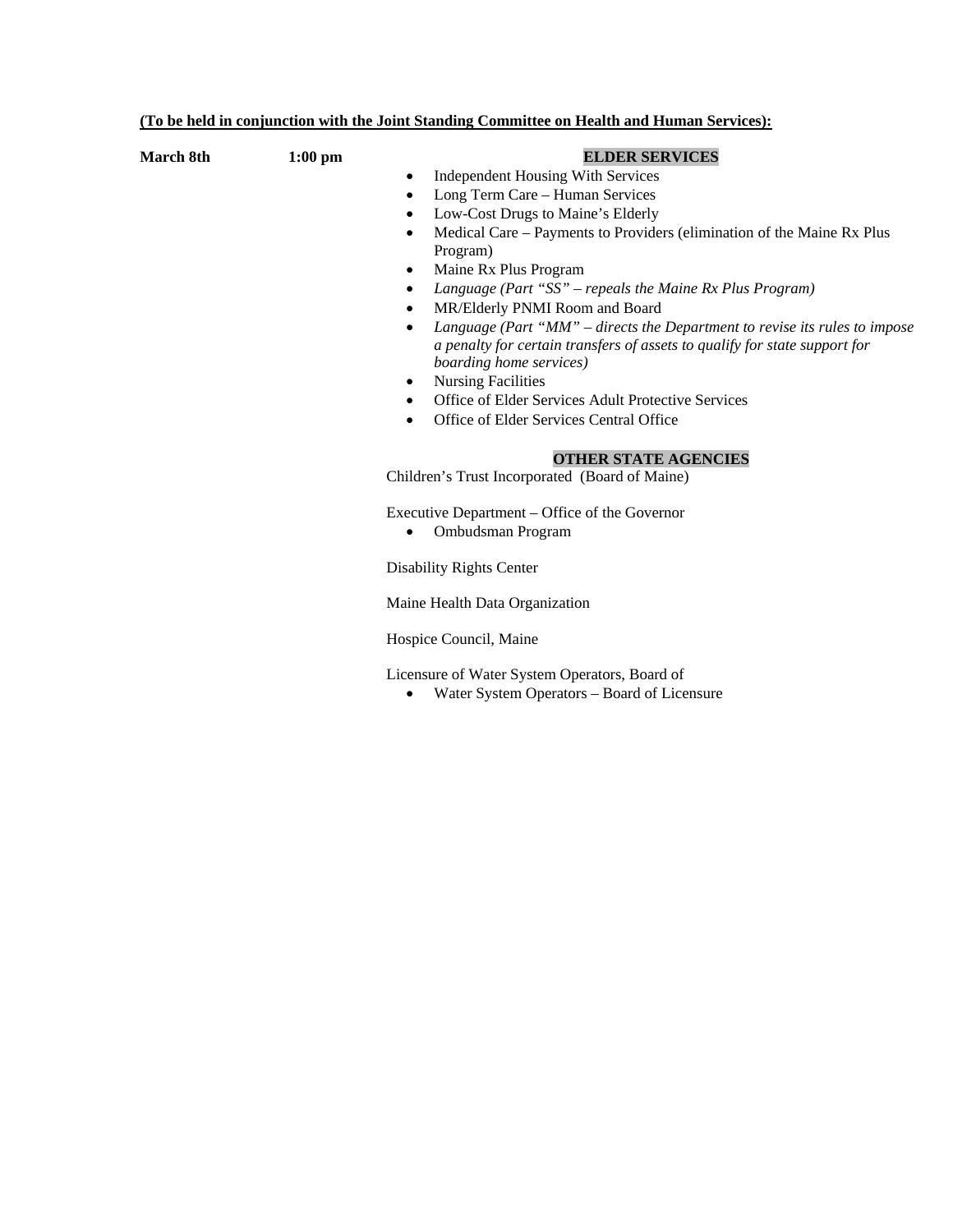| (To be held in conjunction with the Joint Standing Committee on Health and Human Services): |            |                                                                                                                                                                                                                                                                                                                                                                                                                                                                                                                                                                                                                                                                                                                                                                                                                                                                                                                                                                                                                                                                                                                                                                                                                                                                                                                                                                                                                                                                                                                                        |
|---------------------------------------------------------------------------------------------|------------|----------------------------------------------------------------------------------------------------------------------------------------------------------------------------------------------------------------------------------------------------------------------------------------------------------------------------------------------------------------------------------------------------------------------------------------------------------------------------------------------------------------------------------------------------------------------------------------------------------------------------------------------------------------------------------------------------------------------------------------------------------------------------------------------------------------------------------------------------------------------------------------------------------------------------------------------------------------------------------------------------------------------------------------------------------------------------------------------------------------------------------------------------------------------------------------------------------------------------------------------------------------------------------------------------------------------------------------------------------------------------------------------------------------------------------------------------------------------------------------------------------------------------------------|
| <b>March 9th</b>                                                                            | $10:00$ am | <b>SOCIAL SERVICES</b><br><b>Community Services Block Grant</b><br>$\bullet$<br>Division of Purchased Services<br>$\bullet$<br><b>Multicultural Services</b><br>$\bullet$<br><b>Purchased Social Services</b><br>Language (Part "UU" - directs the Department to revise its rules to<br>$\bullet$<br>establish State-paid child care rates based on the local market survey)<br><b>CHILDREN'S SERVICES</b><br>Bureau of Child and Family Services - Central<br>$\bullet$<br>Bureau of Child and Family Services - Regional<br>$\bullet$<br>Child Care Food Program<br>$\bullet$<br><b>Child Care Services</b><br>$\bullet$<br><b>Head Start</b><br>$\bullet$<br>Homeless Youth Program<br>$\bullet$<br>IV-E Foster Care/Adoption Assistance<br>$\bullet$<br>Maine Children's Growth Council<br>$\bullet$<br>Special Children's Services<br>$\bullet$<br>State Funded Foster Care/Adoption Assistance<br>$\bullet$<br><b>CHILDREN'S MENTAL HEALTH</b><br>Medical Care - Payments to Providers (annualized savings association with<br>٠<br>the creation of a children's waiver)<br>Mental Health Services - Child Medicaid<br>٠<br>Mental Health Services - Children<br>DEVELOPMENTAL DISABILITIES<br><b>Consumer-directed Services</b><br>$\bullet$<br>Developmental Services - Community<br>٠<br>Developmental Services Waiver<br>٠<br>Developmental Services Waiver - Supports<br>٠<br>Medicaid Services - Developmental Services<br>٠<br>Office of Advocacy<br>٠<br><b>Residential Treatment Facilities Assessment</b><br>$\bullet$ |
|                                                                                             |            |                                                                                                                                                                                                                                                                                                                                                                                                                                                                                                                                                                                                                                                                                                                                                                                                                                                                                                                                                                                                                                                                                                                                                                                                                                                                                                                                                                                                                                                                                                                                        |
|                                                                                             |            |                                                                                                                                                                                                                                                                                                                                                                                                                                                                                                                                                                                                                                                                                                                                                                                                                                                                                                                                                                                                                                                                                                                                                                                                                                                                                                                                                                                                                                                                                                                                        |
|                                                                                             |            |                                                                                                                                                                                                                                                                                                                                                                                                                                                                                                                                                                                                                                                                                                                                                                                                                                                                                                                                                                                                                                                                                                                                                                                                                                                                                                                                                                                                                                                                                                                                        |
|                                                                                             |            |                                                                                                                                                                                                                                                                                                                                                                                                                                                                                                                                                                                                                                                                                                                                                                                                                                                                                                                                                                                                                                                                                                                                                                                                                                                                                                                                                                                                                                                                                                                                        |
|                                                                                             |            |                                                                                                                                                                                                                                                                                                                                                                                                                                                                                                                                                                                                                                                                                                                                                                                                                                                                                                                                                                                                                                                                                                                                                                                                                                                                                                                                                                                                                                                                                                                                        |
|                                                                                             |            |                                                                                                                                                                                                                                                                                                                                                                                                                                                                                                                                                                                                                                                                                                                                                                                                                                                                                                                                                                                                                                                                                                                                                                                                                                                                                                                                                                                                                                                                                                                                        |
|                                                                                             |            |                                                                                                                                                                                                                                                                                                                                                                                                                                                                                                                                                                                                                                                                                                                                                                                                                                                                                                                                                                                                                                                                                                                                                                                                                                                                                                                                                                                                                                                                                                                                        |
|                                                                                             |            |                                                                                                                                                                                                                                                                                                                                                                                                                                                                                                                                                                                                                                                                                                                                                                                                                                                                                                                                                                                                                                                                                                                                                                                                                                                                                                                                                                                                                                                                                                                                        |
|                                                                                             |            | <b>BRAIN INJURY</b>                                                                                                                                                                                                                                                                                                                                                                                                                                                                                                                                                                                                                                                                                                                                                                                                                                                                                                                                                                                                                                                                                                                                                                                                                                                                                                                                                                                                                                                                                                                    |
|                                                                                             |            | <b>Brain Injury</b>                                                                                                                                                                                                                                                                                                                                                                                                                                                                                                                                                                                                                                                                                                                                                                                                                                                                                                                                                                                                                                                                                                                                                                                                                                                                                                                                                                                                                                                                                                                    |
|                                                                                             |            | Traumatic Brain Injury Seed                                                                                                                                                                                                                                                                                                                                                                                                                                                                                                                                                                                                                                                                                                                                                                                                                                                                                                                                                                                                                                                                                                                                                                                                                                                                                                                                                                                                                                                                                                            |
|                                                                                             |            |                                                                                                                                                                                                                                                                                                                                                                                                                                                                                                                                                                                                                                                                                                                                                                                                                                                                                                                                                                                                                                                                                                                                                                                                                                                                                                                                                                                                                                                                                                                                        |
|                                                                                             |            |                                                                                                                                                                                                                                                                                                                                                                                                                                                                                                                                                                                                                                                                                                                                                                                                                                                                                                                                                                                                                                                                                                                                                                                                                                                                                                                                                                                                                                                                                                                                        |
|                                                                                             |            |                                                                                                                                                                                                                                                                                                                                                                                                                                                                                                                                                                                                                                                                                                                                                                                                                                                                                                                                                                                                                                                                                                                                                                                                                                                                                                                                                                                                                                                                                                                                        |
|                                                                                             |            |                                                                                                                                                                                                                                                                                                                                                                                                                                                                                                                                                                                                                                                                                                                                                                                                                                                                                                                                                                                                                                                                                                                                                                                                                                                                                                                                                                                                                                                                                                                                        |
|                                                                                             |            |                                                                                                                                                                                                                                                                                                                                                                                                                                                                                                                                                                                                                                                                                                                                                                                                                                                                                                                                                                                                                                                                                                                                                                                                                                                                                                                                                                                                                                                                                                                                        |
|                                                                                             |            |                                                                                                                                                                                                                                                                                                                                                                                                                                                                                                                                                                                                                                                                                                                                                                                                                                                                                                                                                                                                                                                                                                                                                                                                                                                                                                                                                                                                                                                                                                                                        |
|                                                                                             |            |                                                                                                                                                                                                                                                                                                                                                                                                                                                                                                                                                                                                                                                                                                                                                                                                                                                                                                                                                                                                                                                                                                                                                                                                                                                                                                                                                                                                                                                                                                                                        |
|                                                                                             |            |                                                                                                                                                                                                                                                                                                                                                                                                                                                                                                                                                                                                                                                                                                                                                                                                                                                                                                                                                                                                                                                                                                                                                                                                                                                                                                                                                                                                                                                                                                                                        |
|                                                                                             |            |                                                                                                                                                                                                                                                                                                                                                                                                                                                                                                                                                                                                                                                                                                                                                                                                                                                                                                                                                                                                                                                                                                                                                                                                                                                                                                                                                                                                                                                                                                                                        |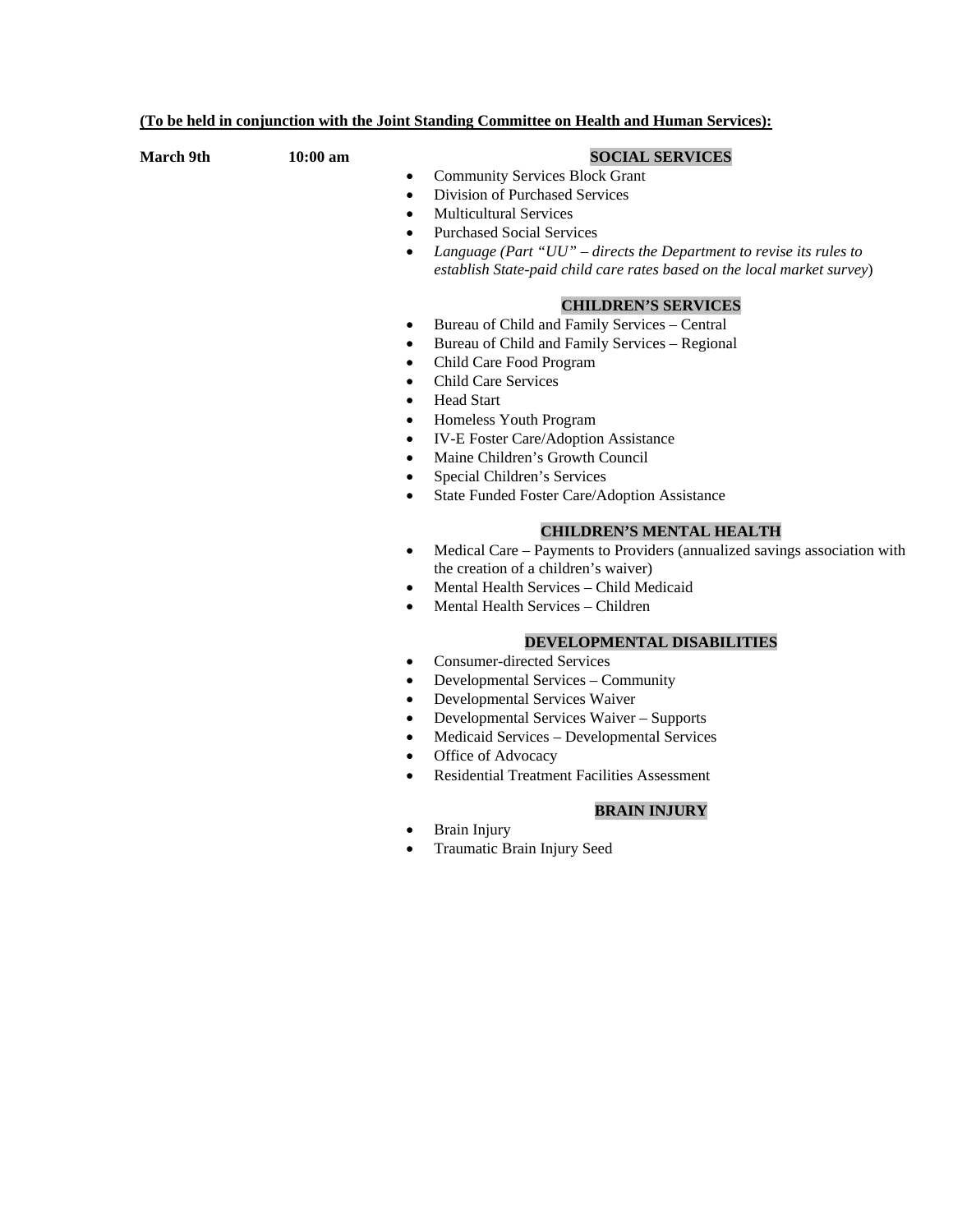| (To be held in conjunction with the Joint Standing Committee on Health and Human Services): |
|---------------------------------------------------------------------------------------------|
|---------------------------------------------------------------------------------------------|

| March 9th | continued | <b>PUBLIC HEALTH</b>                                               |
|-----------|-----------|--------------------------------------------------------------------|
|           |           | Aids Lodging House<br>$\bullet$                                    |
|           |           | Bone Marrow Screening Fund<br>$\bullet$                            |
|           |           | Breast Cancer Services Special Program Fund<br>٠                   |
|           |           | <b>Community Family Planning</b><br>$\bullet$                      |
|           |           | Comprehensive Cancer Screening, Detection and Prevention Fund<br>٠ |
|           |           | <b>Dental Disease Prevention</b><br>٠                              |
|           |           | Drinking Water Enforcement<br>$\bullet$                            |
|           |           | Health, Bureau of<br>٠                                             |
|           |           | <b>Hypertension Control</b><br>$\bullet$                           |
|           |           | Maine Asthma and Lung Disease Research Fund<br>$\bullet$           |
|           |           | Maine School Oral Health Fund<br>$\bullet$                         |
|           |           | Maine Water Well Drilling Program                                  |
|           |           | Maternal and Child Health<br>$\bullet$                             |
|           |           | Maternal and Child Health Block Grant Match<br>$\bullet$           |
|           |           | Medical Use of Marijuana Fund<br>$\bullet$                         |
|           |           | Prescription Drug Academic Detailing<br>$\bullet$                  |
|           |           | Plumbing – Control Over<br>$\bullet$                               |
|           |           | Rape Crisis Control<br>٠                                           |
|           |           | <b>Risk Reduction</b><br>$\bullet$                                 |
|           |           | <b>Sexually Transmitted Diseases</b><br>٠                          |
|           |           | Tuberculosis Control Program<br>$\bullet$                          |
|           |           | Universal Childhood Immunization Program<br>$\bullet$              |
|           |           |                                                                    |
|           |           |                                                                    |
|           |           |                                                                    |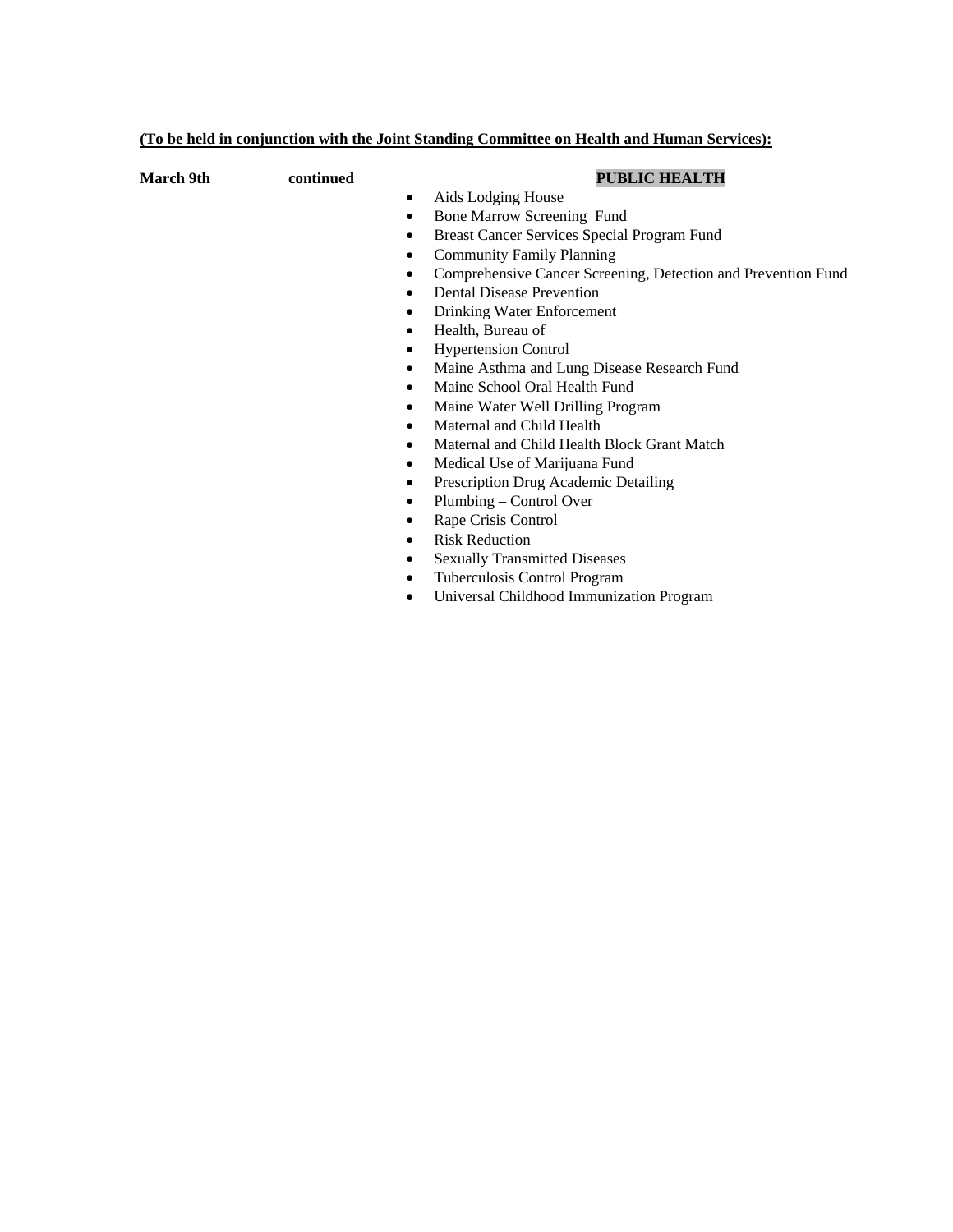| (To be held in conjunction with the Joint Standing Committee on Health and Human Services): |  |
|---------------------------------------------------------------------------------------------|--|
|---------------------------------------------------------------------------------------------|--|

| March 10th | $1:00$ pm | <b>SUBSTANCE ABUSE</b><br>Driver Education & Evaluation Program - Substance Abuse<br>$\bullet$<br>Office of Substance Abuse<br>$\bullet$<br>Language (Part "WW" – requires certain licensed health care professionals<br>$\bullet$<br>to participate in the Controlled Substances Prescription Monitoring<br>Program)<br>Language (Part "YY" - prohibits certain MaineCare recipients from using<br>$\bullet$<br>cash to pay for prescriptions)<br>Office of Substance Abuse - Medicaid Seed<br>$\bullet$                                                                                                                                                                                                                                                                                    |
|------------|-----------|----------------------------------------------------------------------------------------------------------------------------------------------------------------------------------------------------------------------------------------------------------------------------------------------------------------------------------------------------------------------------------------------------------------------------------------------------------------------------------------------------------------------------------------------------------------------------------------------------------------------------------------------------------------------------------------------------------------------------------------------------------------------------------------------|
|            |           | <b>ADULT MENTAL HEALTH</b><br>Disproportionate Share - Dorothea Dix Psychiatric Center<br>$\bullet$<br>Disproportionate Share - Riverview Psychiatric Center<br>٠<br>Dorothea Dix Psychiatric Center<br>$\bullet$<br>Language (Part "NN" – establishes a working group on the future role of<br>$\bullet$<br>the Dorothea Dix Psychiatric Center)<br><b>Forensic Services</b><br>$\bullet$<br>Mental Health Services - Community<br>٠<br>Mental Health Services - Community Medicaid<br>$\bullet$<br>Riverview Psychiatric Center<br>$\bullet$                                                                                                                                                                                                                                               |
|            |           | DEPARTMENTAL ADMINISTRATION<br><b>Bureau of Medical Services</b><br>$\bullet$<br>Language (Part "XX" – clarifies that "MaineCare" is intended to mean or<br>$\bullet$<br>read "Medicaid")<br>Division of Administrative Hearings<br>$\bullet$<br>Division of Data, Research and Vital Statistics<br>$\bullet$<br>Division of Licensing and Regulatory Services<br>$\bullet$<br>Office of Management and Budget<br>٠<br><b>OMB</b> Division of Regional Business Operations<br>$\bullet$<br>Language (Part " $OO$ " – directs DHHS and the Department of the Attorney<br>$\bullet$<br>General to work on issues related to fraud detection)<br>Language (Part "ZZ" -gives the department the authority to adopt<br>$\bullet$<br>emergency rules to implement certain provisions of this bill) |
|            |           |                                                                                                                                                                                                                                                                                                                                                                                                                                                                                                                                                                                                                                                                                                                                                                                              |